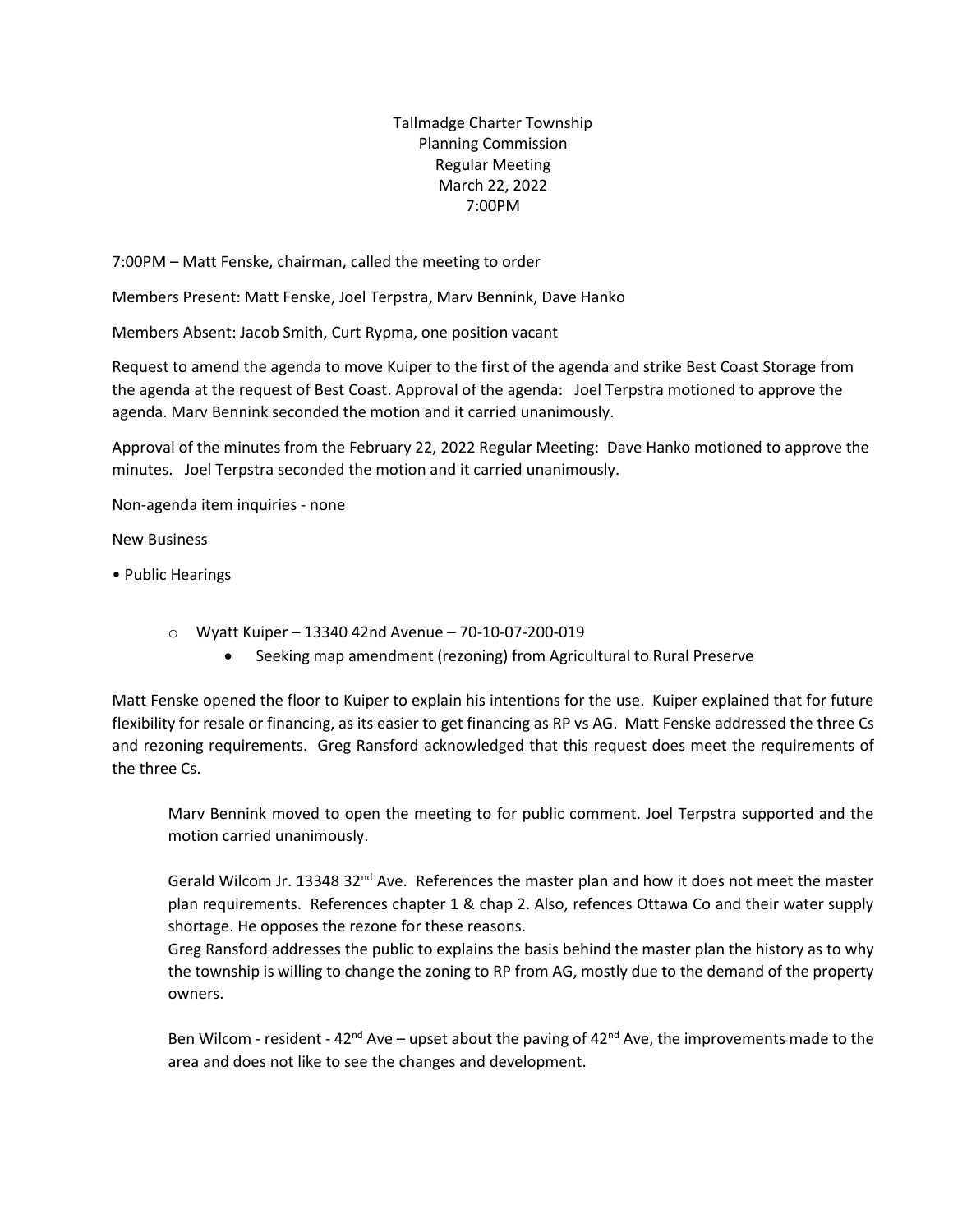Carl Spence – requests to see the location of the property. Comments that he hopes to see the rural setting to be maintained.

Jason Kunnen – south to the property. He questions the intent and timing. The questions seem concerning. He understands the need for progress. States that if property is split, he will likely due the same with his.

Leanne Tibbe – corner of the property – has seen 6 new properties go in on the Rinck Property along with the Westveld property on the corner of  $40<sup>th</sup>$  & Johnson. Concern for the water shortage.

Joel moved to close public hearing. Marv supported, and it carried unanimously.

Matt Fenske addresses the public and Commissioners about the changes seen in the township.

Joel Terpstra addresses the public and the acknowledges the desire for want to keep the things from changing. Does feel the property owner has the right to the rezone request.

Dave Hanko – asks Greg Ransford if the Planning Commission had ever denied a request to change from AG to RP. Greg Ransford's response was not to his memory. He also reminded the public that the decision of the Planning Commission goes to the Board of Trustees for final approval.

Marv Bennink acknowledges that this request does meet the 3C's and does not see any reason to deny the request.

Joel Terpstra moved to recommend the rezone to the Board of Trustees, Dave Hanko supported and the motion carried unanimously.

- o BCI Construction (Lucas Concrete) 261 Steele Street & 11503 3rd Avenue
	- Seeking to construct a 12,000 square foot office and warehouse with a special use permit for outdoor storage

Doug Kloostra took the floor to address the changes to the site plan that was presented originally in 2019. Lot 15 & 16. Currently no structure on the parcels. Discussion among the Commissioners and Greg Ransford regarding the history of the property. Greg Ransford summarizes the special use intent and the citation history and current use of the property which is against the zoning requirements. He explained the site plan changes and how it effects the zoning requirements.

Discussion between the Commissioners and applicant. The applicant states that this property is a spec investment. Lucas is a potential tenant, and will need to meet the requirements of the township.

Marv Bennink moved to open to public comment. Dave Hanko seconded the motion and it carried unanimously.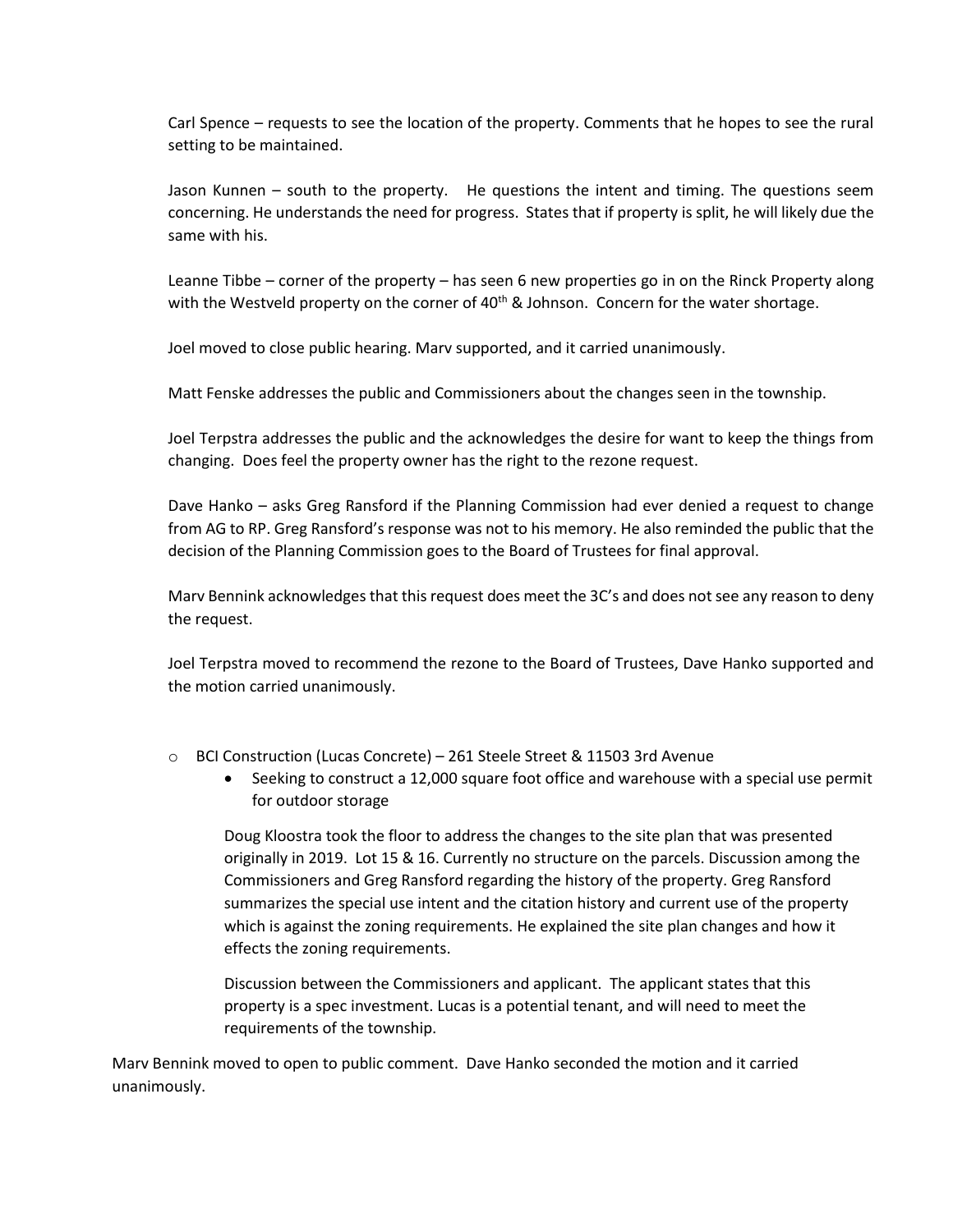Bob Hanenburg 11501 3<sup>rd</sup> Ave – Stated that Lucas has his property a mess. They don't mind the outside storage, but has issues with it not being in the back and no fencing.

Dan Englesma - building to the east, has been patient, but has had to pick mess and trash that has blown in from the neighboring property. In his opinion looks like a city dump.

Jim Rosendall 180 Steel St. – agrees with previous comments, the property is a mess and needs to be cleaned up. Dirt on the road, and how Lucas has treated his neighbors and township. Near the end of the rope on their length of patience.

Steven Coursen 322 Hailey Dr – Is there requirement to have a building with outside storage? Joel Terpstra responded that currently everything on the property is illegal.

Ed Neime 2890 Leonard -- thinks BCI is a good solution here. Lucas is not a good solution, and would encourage him to improve this property. Referenced last meeting regarding the outside storage.

Marv Bennink moved to close the hearing. Joel Terpstra supported and it carried unanimously.

## Discussion among Greg Ransford, Commissioners and applicant.

Joel Terpstra made a motion that as to the Special Land Use required for the development as proposed, that the Planning Commission adopt and approve the special land use application, as outlined in the following site plan sheets:

- Site Plan, Cut/Fill Sections, Sheet C101, revised 3.7.22 by TJA Architecture and BCI Construction
- Site Plan, Grading, Strom Water, Sheet C102, revised 3.7.22 by TJA Architecture and BCI Construction
- Site Plan, Grading, Strom Water, Sheet C103, revised 2.17.22 by TJA Architecture and BCI **Construction**
- Site Utilities, Sheet C104, revised 2.17.22 by TJA Architecture and BCI Construction
- Office Warehouse Lots 15 & 16 Tallmadge Industrial Plat, Tallmadge, Township, MI, by HighPoint Electric, dated February 17, 2022

Subject to the following Findings and Conditions:

## Findings:

The Planning Commission finds that the Property is currently not in compliance with Township ordinances, and is being used in a manner inconsistent with protecting the natural environment, inconsistent with adjacent uses of land, inconsistent with the use of the land in a socially and economically desirable manner, and inconsistent with the Township Zoning Ordinance and the Township Trash Ordinance. This finding is supported by photographs of the parcels at issue, with which the Planning Commission has been presented, as well as the history of non-compliance and ordinance violation for these parcels (as supported by the Townships communications with the landowner/tenant, which are also made a part of this record), as well as the applicant's acknowledgement that these violations continue at present, and as the Township Zoning official has confirmed based upon recent visual inspection of the parcels, as such violations are visible from the roadway.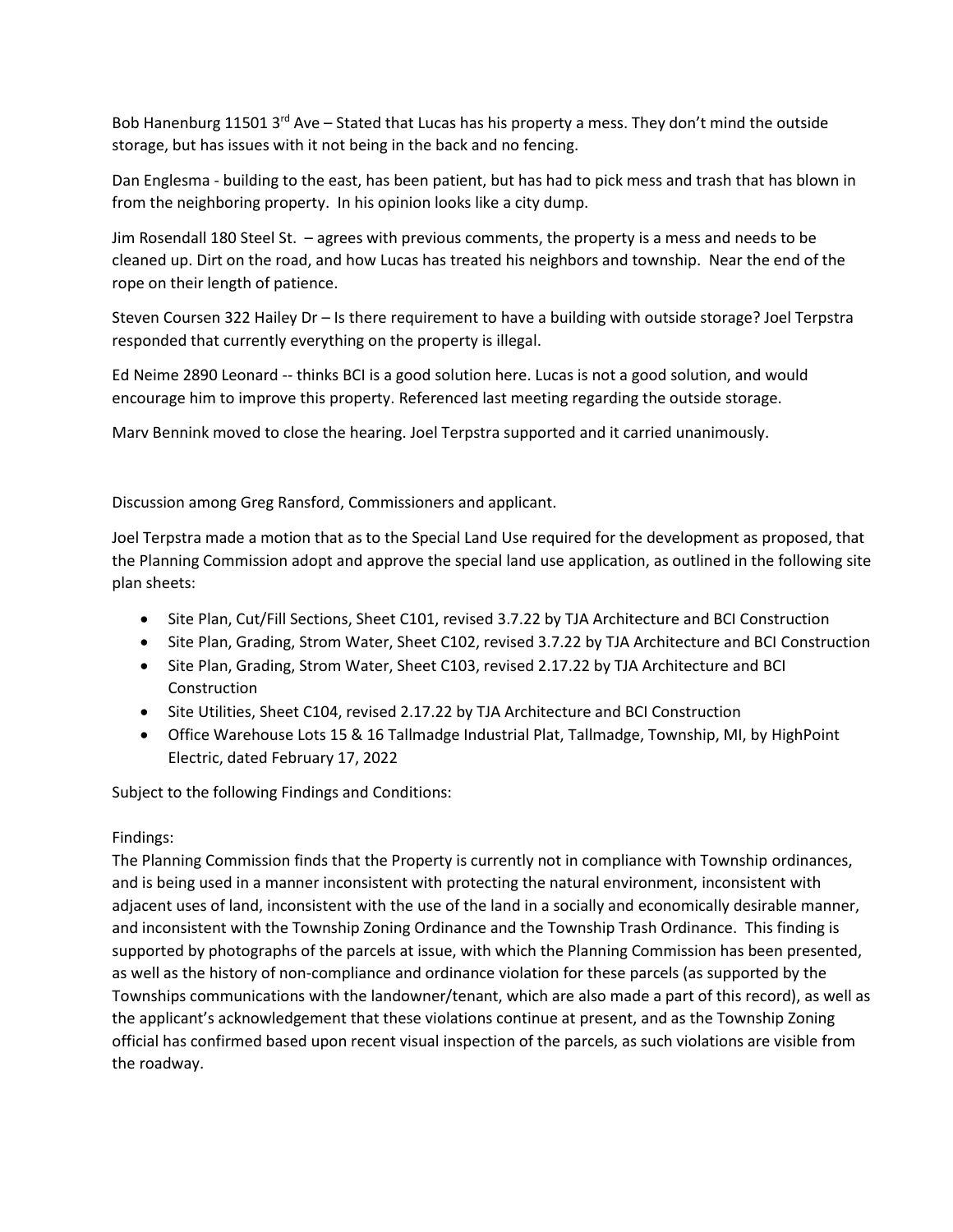Conditions:

In order to: i) protect the natural environment from the trash and debris being piled into the site; ii) to ensure compatibility with adjacent uses of land and to protect the landowners immediately adjacent to the parcels, and the community as a whole; iii) to promote the use of the land in a socially and economically manner; and iv) to meet the intent and requirements of the Township ordinances and zoning requirements, the following condition is imposed as a condition of approval of the special land use:

- 1. Approval of the special land use is conditioned upon both parcels (which must be combined into one parcel per the other conditions set forth in this conditional approval) being brought into compliance with all Township ordinances within 45 days, specifically including clean up and removal of all trash/refuse on both parcels so as to be consistent with, among others the following: a) Tallmadge Charter Township Restated Trash, Grass, Weed, And Non-Operating Vehicle Ordinance (including removal of all discarded trash, construction refuse, lumber, etc.); and b) the Tallmadge Charter Township Zoning Ordinance, including but not limited to, Section 12.03(d), such that all storage must be only in a rear yard area and screened with fencing in accordance with Section 3.17(c), with no materials stored above the height of the principal building, as well as the other provisions of said section, and given the history of, and current condition of the materials dropped on, the site, such fencing shall be consistent of metal matching the building wall material and shall be at a height of eight (8) feet. The applicant shall contact the Township Zoning Administrator to schedule a time for an inspection to confirm that the requirements of this condition shave been met in the next 45 days.
- 2. A notation shall be added on the plan that the existing trees, as identified in the northeast corner of the property, shall be maintained for the purpose of the required greenbelt.
- 3. The utility boxes and mechanical equipment shown at the southeast corner of the building on the site plan shell be moved at least fifteen (15) feet north.
- 4. The existing trees at the northeast corner of the site shall be protected and identified on the site plan as "not to be removed."

In the event that the conditions set forth above are not met within 30 days of the date of this conditional approval, especially given the long-standing nature of these ordinance violations and the several prior notices to the landowner/tenant requesting the landowner/tenant to address and correct the violations, this conditional special land use approval will expire;

Therefore, the Planning Commission conditions approval of the special land use upon the Property being brought into compliance with, and being maintained at all times in compliance with, all applicable Township, State and Federal ordinances and statutes, and within 30 days of this grant of Special Land Use Approval, and as a condition of this Special Land Use Approval, in order to protect natural resources, health safety and welfare, as well as social and economic well-being, of Township residents, including landowners immediately adjacent to the Property and the community as a whole, and to meet the intent and purpose of the Zoning Ordinance and to ensure compliance with those standards, within 45 days of the date of this Approval, Applicant and any tenant or individual/entity using the Property, shall remove all trash, garbage, discarded construction materials, lumber and other refuse, and shall comply with Section 12.03(d) of the Zoning Ordinance, and shall construct a fence consistent with the site plan approval.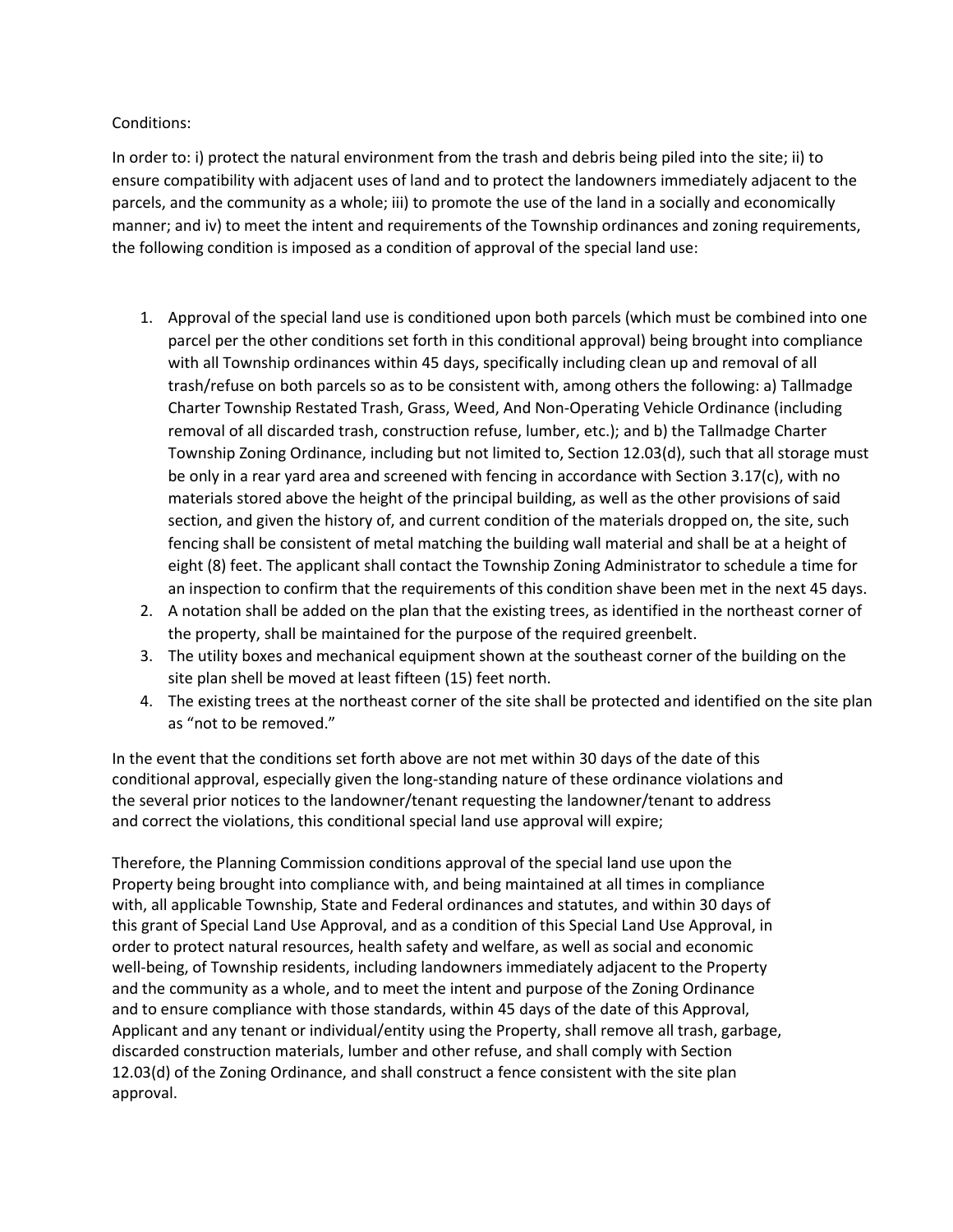Dave Hanko seconded the motion and it carried unanimously.

Joel Terpstra made a motion that we conditionally approve the proposed site plan, as outlined in the following site plan sheets:

- o Site Plan, Cut/Fill Sections, Sheet C101, revised 3.7.22 by TJA Architecture and BCI **Construction**
- o Site Plan, Grading, Strom Water, Sheet C102, revised 3.7.22 by TJA Architecture and BCI Construction
- o Site Plan, Grading, Strom Water, Sheet C103, revised 2.17.22 by TJA Architecture and BCI Construction
- o Site Utilities, Sheet C104, revised 2.17.22 by TJA Architecture and BCI Construction
- o Office Warehouse Lots 15 & 16 Tallmadge Industrial Plat, Tallmadge, Township, MI, by HighPoint Electric, dated February 17, 2022
- o Floor Plan, Exterior Elevations, Sheet A-102, revised 2.17.22 by TJA Architecture and BCI Construction
- o Proposed Office Warehouse Front (South) Elevation, by TJA Architecture and BCI Construction, dated February 17, 2022
- o Product Specification Sheets
	- MBCI AVP Panel Desert Sand, undated (1 page)
	- Coronado (brick), undated (1 page)
	- Limestone2 (split faced block), undated (1 page)

Subject to the following conditions:

- 1. Approval of the site plan is conditioned upon both parcels (which must be combined into one parcel per the other conditions set forth in this conditional approval) being brought into compliance with all Township ordinance within 45 days, specifically including clean up and removal of all trash/refuse on both parcels so as to be consistent with, among others, the following: a) Tallmadge Charter Township Restated Trash, Grass, Weed and Non-Operating Vehicle Ordinance (including removal of all discarded trash, construction refuse, lumber etc.); and b) Tallmadge Charter Township Zoning Ordinance, including but not limited to, Section 12.3(d), such that all storage must be only in a rear yard area and screened with fencing in accordance with Section 3.17(c) , with no materials stored above the height of the principal building, as well as the other provisions of said section, and given the history of, and current condition of the materials dropped on, the site, such fencing shall consist of metal matching the building wall material and shall be at a height of eight (8) feet. The applicant shall contact the Township Zoning Administrator to schedule a time for an inspection to confirm that the requirements of this condition have been met in the next 45 days.
- 2. Payment in-lieu of construction of the pathway is provided
- 3. Any roof equipment must be adequately screened from the street by an extension of the parapet wall of the same exterior product
- 4. The parking shown on Sheet C104 west of the truck dock shall be removed to match the remainder of the site plan sheets.
- 5. The plans shall meet the review requirements of the Township Engineer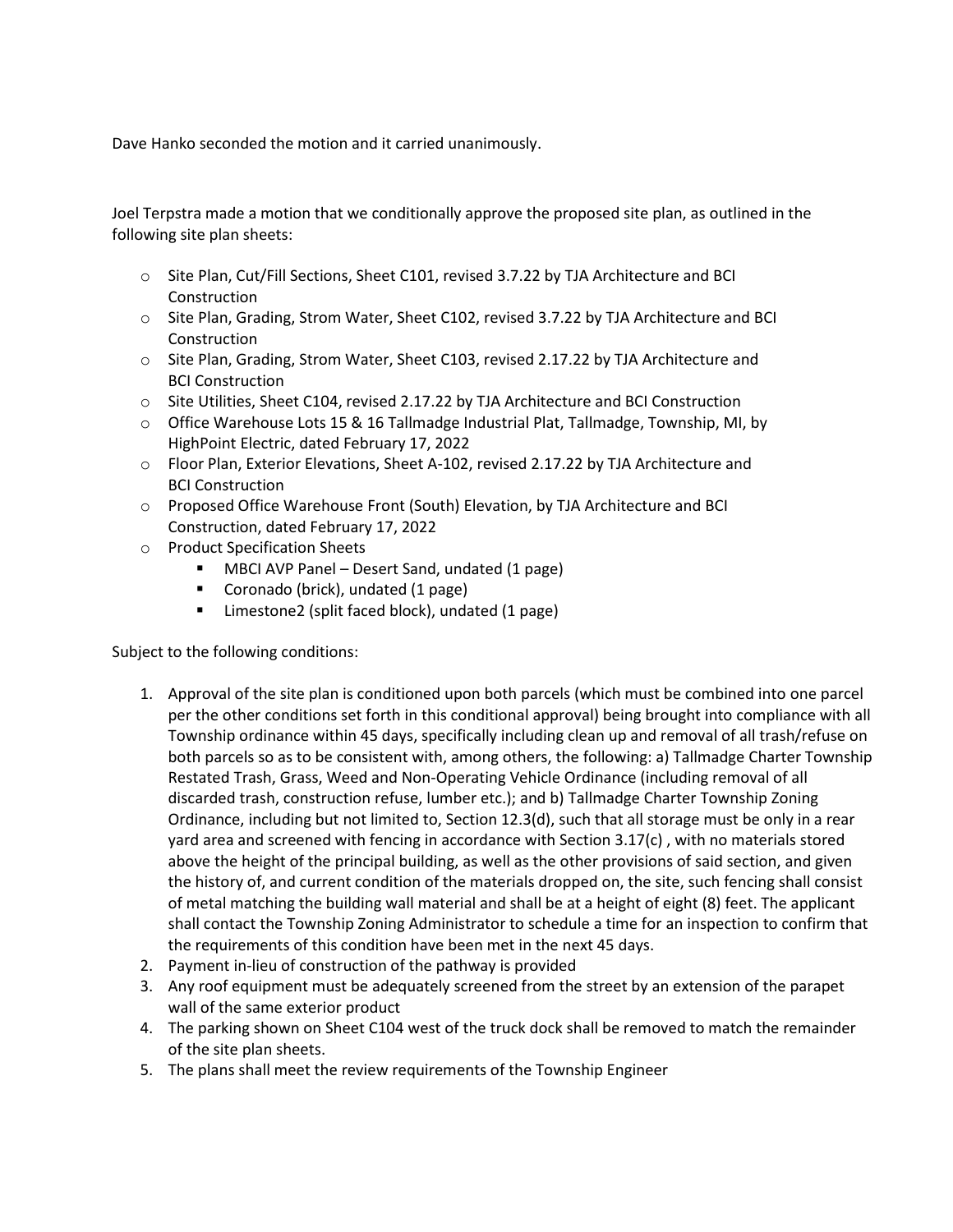- 6. The plans shall meet the review requirements of the Township Fire Department, that a hydrant will be required for the future planned building.
- 7. Any changes to the site plan require resubmission, review, and approval, if appropriate, from the Planning Commission prior to the changes occurring.
- 8. The utility boxes and mechanical equipment shown at the southeast corner of the building on the site plan shall be moved at least (15) feet north.
- 9. The existing trees at the northeast corner of the site shall be protected and identified on the site plan as "not to be removed."

In the event that the conditions set forth above are not met within 45 days of the date of this conditional approval, especially given the long-standing nature of these ordinance violations and the several prior notices to the landowner/tenant requesting that the landowner/tenant address and correct the violations, this conditional site plan approval will expire.

Dave Hanko supported the motion and it was carried unanimously.

Joel Terpstra moved to amend the agenda to address the K&E Properties next, and address the zoning Text Amendment. Marv Bennink seconded and it carried unanimously.

## **• Site Plan Applications**

- K&E Properties O-648 Lake Michigan Drive, parcel number 70-10-25-100-031
	- Seeking office building and warehousing of approximately 19,980 square feet

Don DeGroot – Exxel Engineering. Explains the change in the previously approved site plan building. The building and parking requirements were downsized. Looking for approval of these changes. Current discussion with township for extension of water main. Greg Ransford explains the current discussion with the water main. Inquiry of requirement to hook-up to water.

Joel Terpstra motioned to approve the site plan as presented, which includes:

• Site Plan Sheets

- o Site Plan, Overall Site, Sheet 1, revised 3/14/22 by Exxel Engineering Inc.
- $\circ$  Site Plan, Site Development Plan North, Sheet 2, revised 3/14/22 by Exxel Engineering Inc.
- $\circ$  Site Plan, Site Development Plan South, Sheet 3, revised 3/14/22 by Exxel Engineering Inc.
- $\circ$  Site Plan, Site Utility Plan North, Sheet 4, revised 3/14/22 by Exxel Engineering Inc.
- $\circ$  Site Plan, Site Utility Plan South, Sheet 5, revised 3/14/22 by Exxel Engineering Inc.
- o Site Plan, Site Grading and Soil Erosion Control Plan North, Sheet 6, revised 3/14/22 by Exxel Engineering Inc.
- o Site Plan, Site Grading and Soil Erosion Control Plan South, Sheet 7, revised 3/14/22 by Exxel Engineering Inc.
- o Site Plan, Site Grading and Soil Erosion Control Plan Basin, Sheet 8, revised 3/14/22 by Exxel Engineering Inc.
- $\circ$  Site Plan, Truck Turning Worksheet, Sheet 1, revised 3/14/22 by Exxel Engineering Inc.
- $\circ$  Site Plan, Waste Plan, Sheet P11 E1, revised 3/14/22 by Exxel Engineering Inc.
- *Product Specification Sheets:* 
	- o *Falk Panel – Insulated Metal Panel Systems, 40 pages*
	- o *Project: 648 Lake Michigan Drive Exterior Selections sheet, 1 page*

with the following conditions:

1. Must satisfy the review comments from the Township Engineer